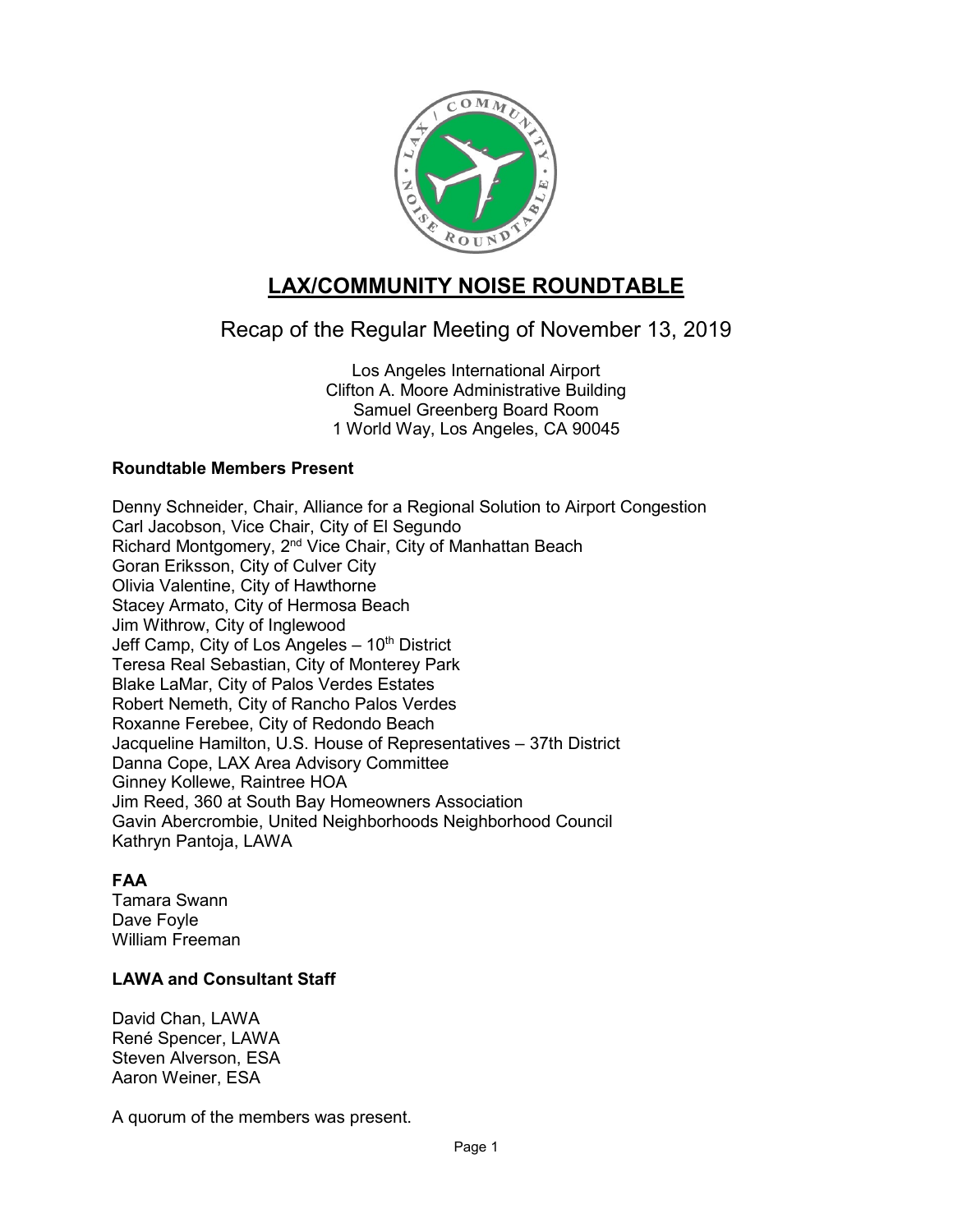#### **1. Welcome/Review of the Meeting Format**

Roundtable Facilitator Steve Alverson welcomed the members and the public, and indicated his role was to ensure that all participants stay on topic so that the meeting stays on schedule.

### **2. Call to Order, Pledge of Allegiance, and Identification of Those Present**

Chairman Schneider called the meeting to order and asked Roundtable members to introduce themselves.

#### **3. Comments from the Public**

A resident of Monterey Park commented that sometimes she hears near-constant aircraft noise, despite being 35 miles from LAX. She stated that she observed planes flying at low altitudes and expressed concern for the health and safety of students attending schools affected by these overflights. Furthermore, the resident commented that her community has been told by representatives in the past that implementation of the RNP procedures would decrease the noise experienced in their community, but conveyed frustration that the expected rollout of these procedures is continuously pushed back.

#### **4. Election and Appointment of 2nd Vice Chair**

Member Cope reported that no nominations were submitted for the position of  $2<sup>nd</sup>$  Vice Chair prior to this meeting. In response, Chairman Schneider solicited nominations from the Roundtable Members in attendance. Member Teresa Real Sebastian motioned to elect Member Richard Montgomery as the Roundtable's Second Vice Chair. Member Stacey Armato seconded the motion and the motion was approved by acclamation.

#### **5. Briefing on Upcoming UC Davis Aviation Noise Symposium**

Ms. Sandra Hall provided an overview of the upcoming UC Davis Aviation Noise Symposium that will be held March 1-3, 2020, at the Mission Valley Marriott in San Diego. Topics of discussion at the upcoming Symposium may include: defining challenges regarding aircraft noise and discussing real-world solutions; stakeholder engagement and communication; aircraft noise and emissions management practices; climate change issues in aviation; and new aircraft technologies. Ms. Hall identified members of the Symposium's Planning Committee and provided an outline for the Symposium schedule. Additional information regarding the 2020 Symposium can be found on the webpage at anesymposium.aqrc.ucdavis.edu.

The complete presentation related to "Briefing on Upcoming UC Davis Aviation Noise Symposium" can be found on the Roundtable webpage at http://www.lawa.org/LAXNoiseRoundTable.aspx

#### **6. Selection of One Roundtable Member to Attend the UC Davis Aviation Noise Symposium**

Chairman Schneider solicited nominations from the Roundtable Members in attendance to elect a Roundtable representative to attend the 2020 UC Davis Aviation Noise Symposium. Member Real Sebastian motioned to select Member Montgomery to attend the 2020 UC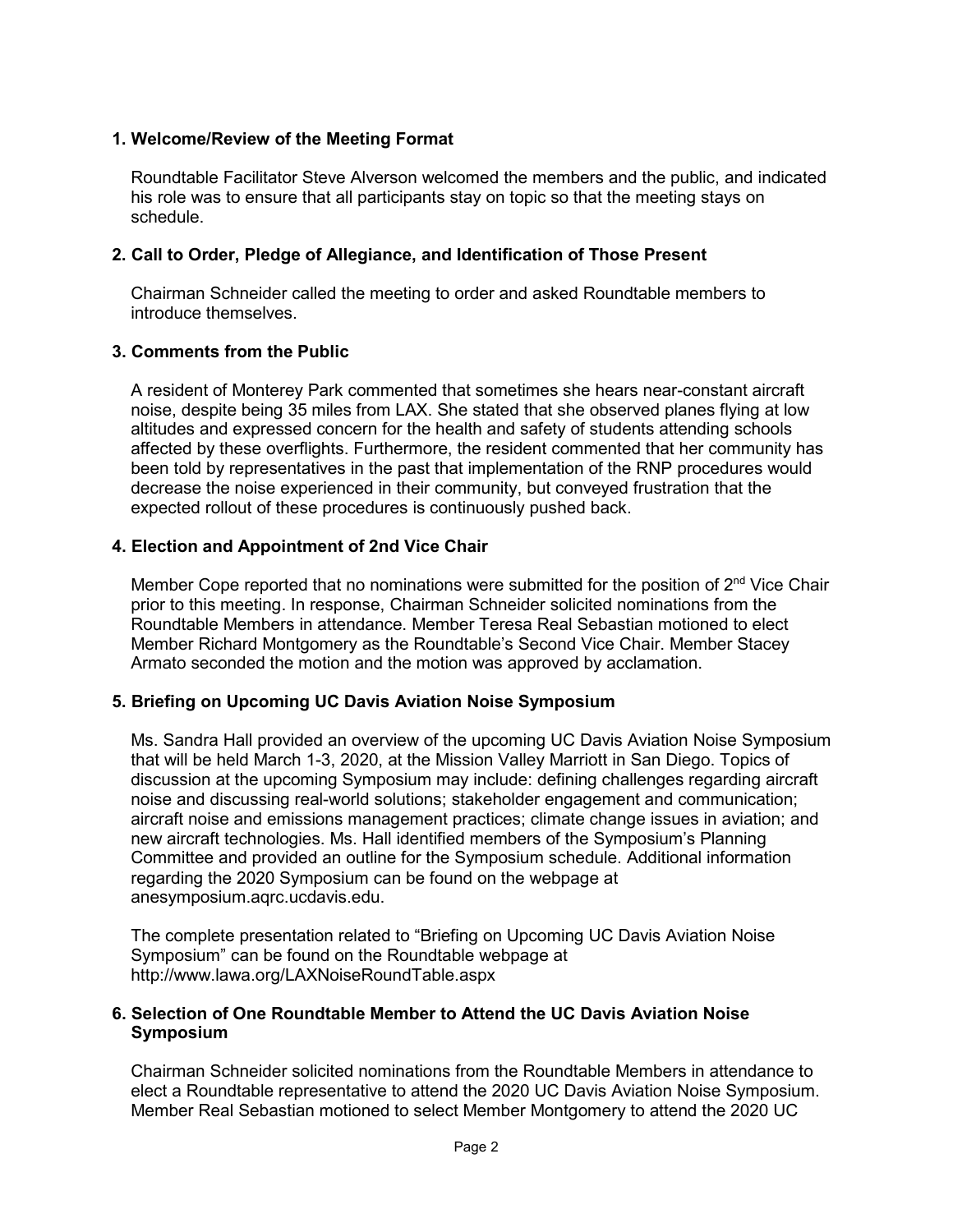Davis Aviation Noise Symposium. Member Armato seconded the motion and the motion was passed unanimously by the Roundtable.

## **7. Presentation on FAA Terminal Sequencing and Spacing (TSAS) Tool**

FAA Representative Mr. Dave Foyle provided an overview of the TSAS tool and its potential applicability at LAX, as well as the potential benefits it may provide. Mr. Foyle began by explaining the Time Based Flow Management System (TBFM) that is currently in use at LAX and many other airports. The TBFM is an automated support system that enables the use of time-based metering (TBM) to optimize the flow of aircraft as they approach and depart. TBM helps smooth out irregularities in traffic flows, eliminates aircraft bunching, and delivers a more efficient, consistent flow of traffic down to the runway.

Mr. Foyle then described the TSAS tool, stating that this tool extends the metering capability into the terminal airspace area. The TSAS tool would create a time-based schedule for all arrival aircraft to terminal airspace merge points and the runway and would provide a new set of tools for air traffic controllers, including slot markers and speed advisories, to meet scheduled time of arrivals. Benefits of the TSAS tool include: increased use of Performance Based Navigation (PBN) technology; reduced flight time and fuel burn; reduced delay resulting from more accurate runway delivery; and extended use of time-based metering.

Member Real Sebastian asked if the TSAS tool would be implemented for all aircraft. Mr. Foyle responded that TSAS is an air traffic control tool, not something tied to each individual aircraft.

Member Montgomery asked what the potential downsides of TSAS might be, to which Mr. Foyle responded that it would lead to greater concentration of overflights over specific corridors when the tool is in use.

Member Real Sebastian asked Mr. Foyle if the FAA will meet their previously stated deadline of 2020 for the TSAS tool. Mr. Foyle stated that the implementation of the TSAS tool in Southern California was delayed due to several factors. He added that the So Cal TRACON would not be at the top of the list to receive this tool because of the volume and complexity of airspace in Southern California.

Member Abercrombie and Member Kollewe expressed strong concern regarding the possibility for greater concentration of overflights.

Chairman Schneider asked Mr. Foyle if LAX can handle an increase in arrivals that might result from implementation of the TSAS tool. Mr. Foyle responded that the TSAS tool should help mitigate congestion issues.

Mr. Chan requested clarification as to whether or not TSAS is a required component in order for FAA to implement RNP procedures at LAX. Mr. Foyle indicated that TSAS is not needed during light traffic conditions, but is necessary during heavy traffic conditions in order to facilitate the use of RNP procedures.

The complete presentation related to "Presentation on FAA Terminal Sequencing and Spacing Tool" can be found on the Roundtable webpage at [http://www.lawa.org/LAXNoiseRoundTable.aspx.](http://www.lawa.org/LAXNoiseRoundTable.aspx)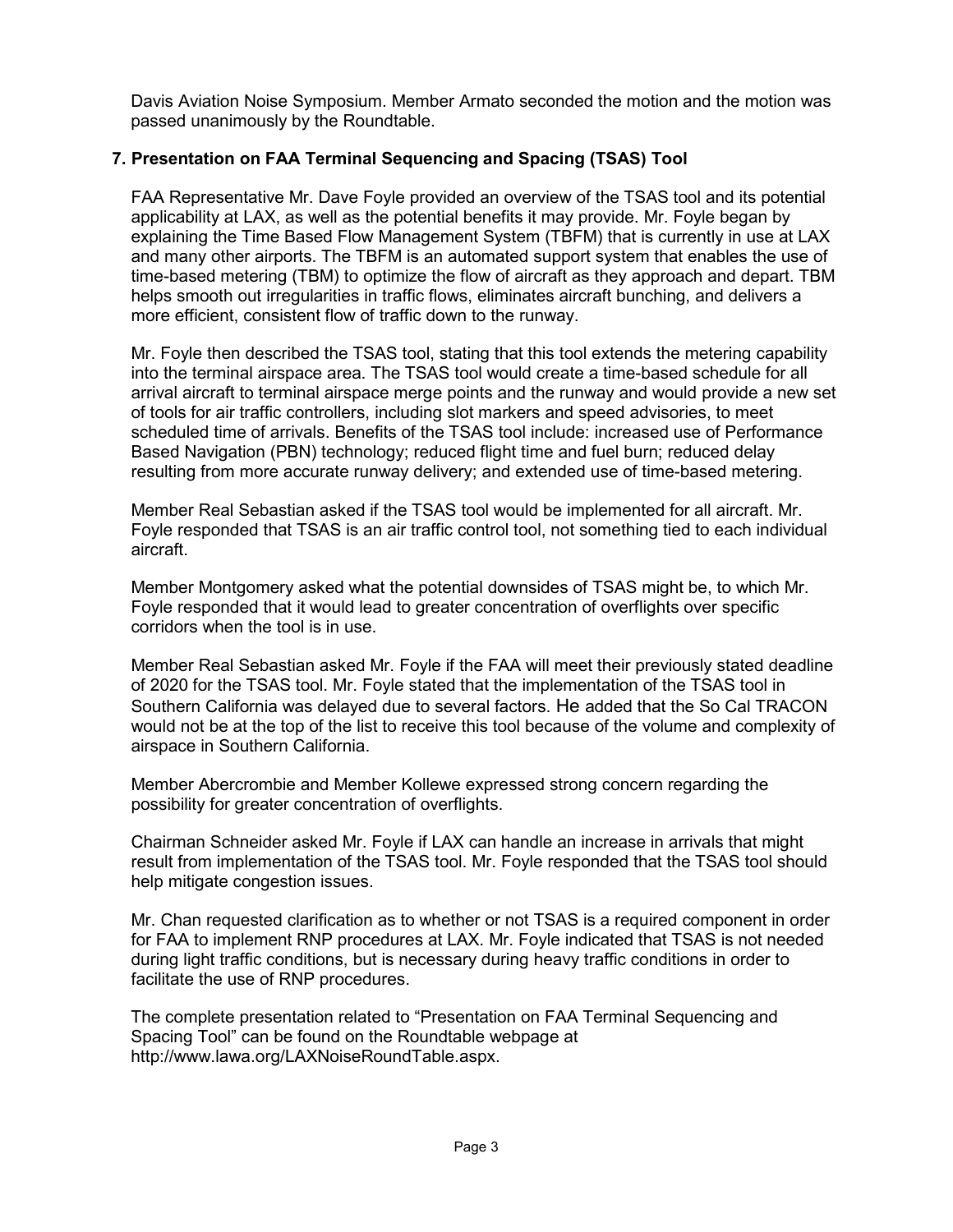## **8. Report from LAX Metroplex/Wide Area Ad Hoc Committee**

Member Camp, as the Acting Ad Hoc Committee Chairman, updated the Roundtable on the Ad Hoc Committee's activities since the last meeting. He provided an update on the altitude trends and indicated there is some improvement in keeping aircraft arriving on the north downwind route at or above 6,000 feet above mean sea level (MSL) at DAHJR between 1 AM and 5 AM. He also reminded the Roundtable that due to a recent lawsuit filed against the FAA by the City of Los Angeles, the committee has not been meeting.

The complete presentation related to "Report from LAX Metroplex/Wide Area Ad Hoc Committee" can be found on the Roundtable webpage at [http://www.lawa.org/LAXNoiseRoundTable.aspx.](http://www.lawa.org/LAXNoiseRoundTable.aspx)

## **9. Status Update on Roundtable Facilitator Contract**

LAWA staff, Mr. David Chan, noted that LAWA is in the process of establishing a new Roundtable Facilitator contract as the existing contract is expiring at the end of this year. Mr. Chan noted that LAWA received three proposals in response to the RFP and that the Evaluation Committee recently reviewed the written proposals and conducted oral interviews for all three firms. The Committee determined that one firm is most qualified to serve as the Roundtable Facilitator. The next steps would involve starting contract negotiation with that firm, requesting the City Attorney to draft the contract, and then requesting approval from the Board of Airport Commissioners to award the contract to that particular firm. Mr. Chan stated that LAWA hopes to have a new contract in place by January 2020.

ESA, the firm currently serving as the Roundtable Facilitator, did not submit a proposal.

#### **10. Status Update on Technical Feasibility & Noise Evaluation of Community Proposal for North Downwind Arrival Route and Scheduling a Roundtable Meeting to Discuss Study Results**

LAWA staff, Mr. David Chan, mentioned that LAWA previously hired the consulting firm, CSDA Design Group, to conduct the technical feasibility and noise evaluation of the Community Proposals for the North Downwind Arrival Route. He noted that the study results are anticipated to be ready for discussion in December 2019.

Mr. Chan proposed that the Roundtable schedule a Special Roundtable meeting on Tuesday, December 10, 2019 in the Samuel Greenberg Board Room of the Clifton A. Moore Administration Building to hear the results of the consultant's analysis of the community's two arrival track proposals. The proposed special Roundtable meeting was approved without objection by the Roundtable.

## **11. Status Update on LAX Fly Quieter Program**

LAWA staff, Ms. René Spencer, provided an update on the status of the proposed LAX Fly Quieter Program that is scheduled for implementation at LAX by the start of 2020. Ms. Spencer explained that the LAX Fly Quieter Program is designed to encourage and acknowledge commercial operators for operating as quietly as possible, to increase operator/pilot awareness of community noise concerns and compliance with noise abatement operating procedures and restrictions at LAX, and to publically score and rank all operators on their performance.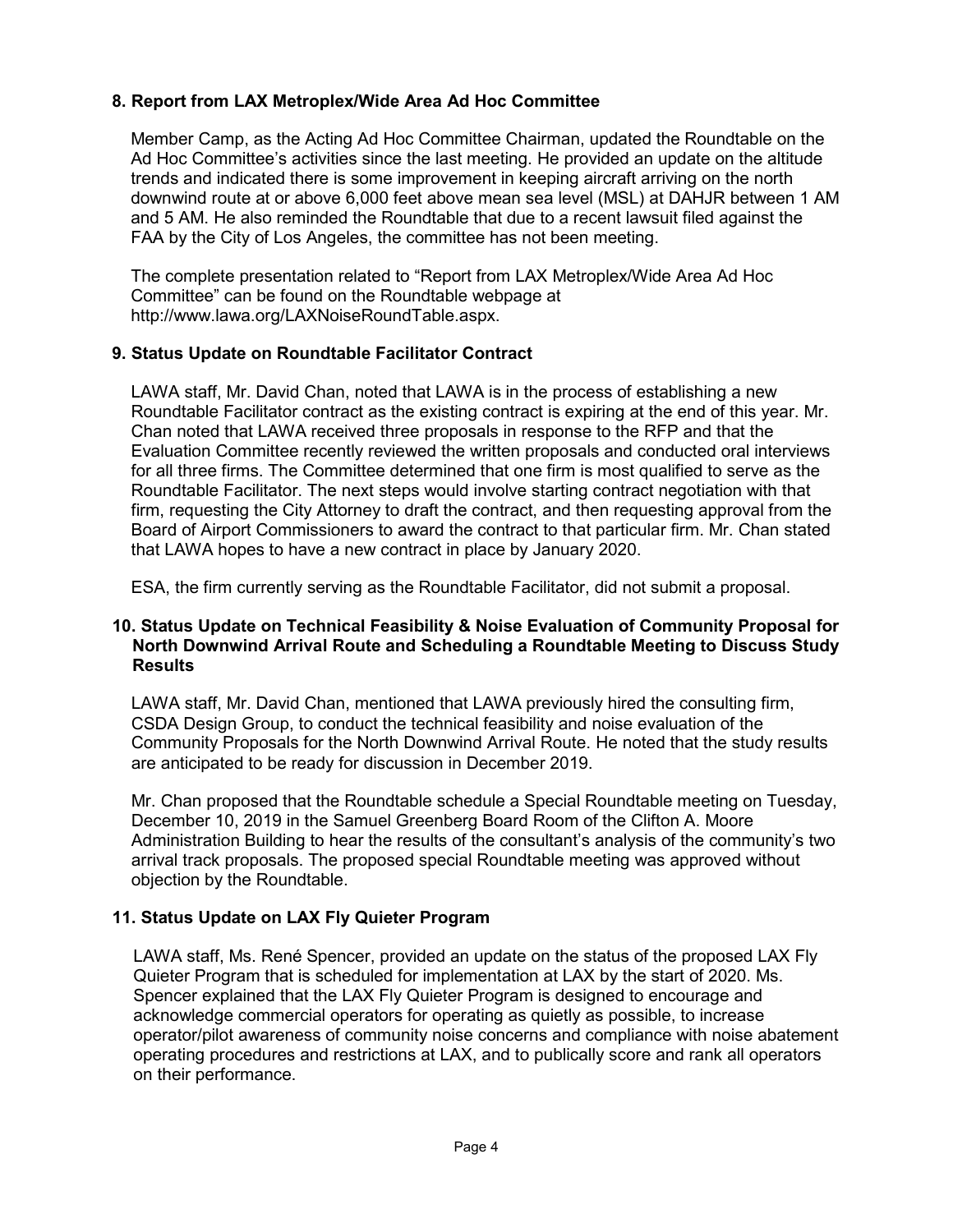Ms. Spencer explained that this Program is similar to ones already in place at other airports, but would include bonus elements in the scoring structure that other programs do not have. The LAX Fly Quieter Program would evaluate the operators based on five primary elements (noise exceedance, fleet noise, early turns, east departures, and maintenance engine runups), as well as two bonus elements (operator noise reduction efforts and stakeholder engagement efforts). Quarterly status reports would be provided to the operators in April, July, and October of each year while the final annual Fly Quiet program report will be provided to operators and made public in the first quarter of each year beginning in 2021.

Member Robert Nemeth asked whether this program would include operators that flew over the peninsula. LAWA representative, Ms. Kathryn Pantoja, responded that aircraft flying over the peninsula are not entirely within the operators control and therefore, are not considered for the Program.

A member asked about the location of the two noise monitors being used at LAX to monitor aircraft noise levels for this program. Ms. Pantoja explained that the two noise monitors are located along the arrival paths west of the 110 freeway, with one monitor measuring noise for aircraft arriving on the north complex and another for the south complex.

The complete presentation related to "Status Update on LAX Fly Quieter Program" can be found on the Roundtable webpage at [http://www.lawa.org/LAXNoiseRoundTable.aspx.](http://www.lawa.org/LAXNoiseRoundTable.aspx)

## **12. Aircraft Noise 101 Part 2**

Mr. Steve Alverson provided an overview of basic concepts regarding quantifying aircraft noise and aircraft noise regulations. The topics he covered included acoustic principles, quantifying aviation noise exposure, noise measurement standards, aircraft noise modeling concepts – including the Aviation Environmental Design Tool (AEDT), aircraft noise model application, aircraft noise regulations, and State and Federal noise regulations.

Member Jim Reed asked whether the 65 CNEL threshold is for a 24-hour average. Mr. Alverson confirmed that the 65 CNEL threshold is for a 24-hour average, but that evening and overnight hours are weighted to have a greater impact, due to their greater potential for noise disturbance.

Mr. Alverson stated that the FAA has performed a study of communities around 20 airports to assess relationships between aircraft noise exposure and annoyance, but that the results have not been released to date, despite public request. Member Jacqueline Hamilton clarified that the FAA had agreed to release the results of the study contingent upon its reauthorization, but that the data has not been released despite this condition having been met earlier this year.

Member Real Sebastian requested that at the January 2020 Regular Roundtable meeting, the Roundtable approve and submit a letter to the FAA Administrator requesting that the FAA make the data and results from their Community Noise Annoyance Surveys publically available, per terms of the 2018 FAA Reauthorization Act.

The complete presentation related to "Aircraft Noise 101 Part 2" can be found on the Roundtable webpage at [http://www.lawa.org/LAXNoiseRoundTable.aspx.](http://www.lawa.org/LAXNoiseRoundTable.aspx)